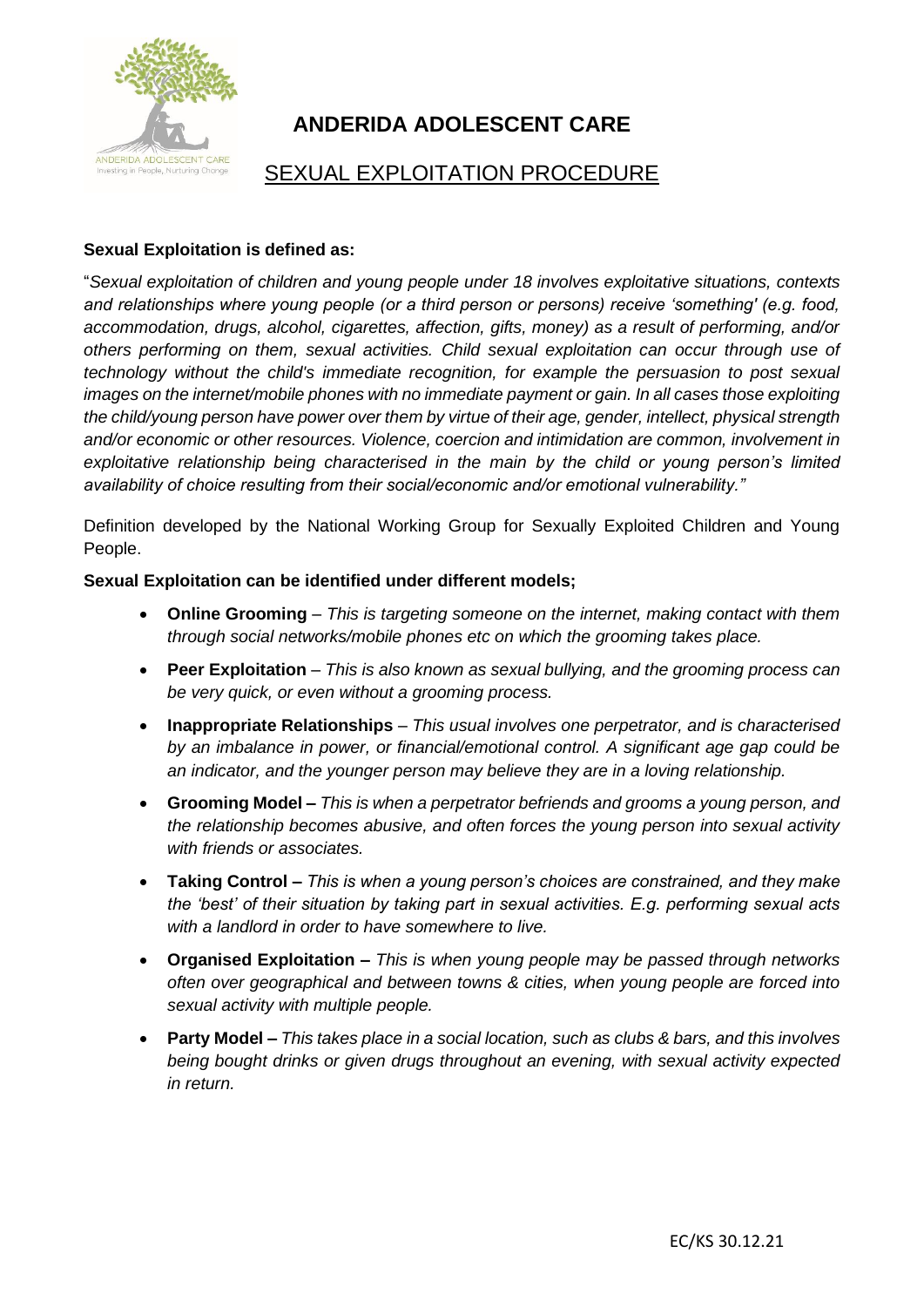**Sexual Exploitation is a form of Sexual Abuse. However, there are particular features of sexual exploitation, which are:** 

- Older children and young people
- 'Something' being exchanged
- Usually occurs outside of the family;
- Young person not always aware of exploitation;
- Coercion, threats, bribes and violence are common

There are many signs and vulnerabilities of sexual exploitation

#### **Vulnerabilities of someone at risk of sexual exploitation could be:**

- Emotional neglect by parent/carer/family
- Breakdown of family relationships
- Sexual or physical abuse by
- parent/carer/family
- Low self-esteem
- Migrant/refugee/asylum seeker
- Isolated from peers/social networks
- Unsuitable/inappropriate accommodation/homelessness
- Lack of positive relationship with a protective/nurturing adult
- Family history of substance misuse, domestic violence, sexual abuse, mental health difficulties
- Runaways/missing young people
- Looked After Children and Children Leaving Care
- Children with learning difficulties

#### **Signs of sexual exploitation could be:**

- Staying out late
- Recurring or multiple sexually transmitted infections
- Use of the internet that causes concern
- Living independently and failing to respond to attempts by worker to keep in touch
- Evidence of drug, alcohol or substance misuse
- Multiple callers (unknown adults/older young people)
- Use of mobile phone that causes concern
- Exclusion from school or unexplained absences from or not engaged in school/college/training/work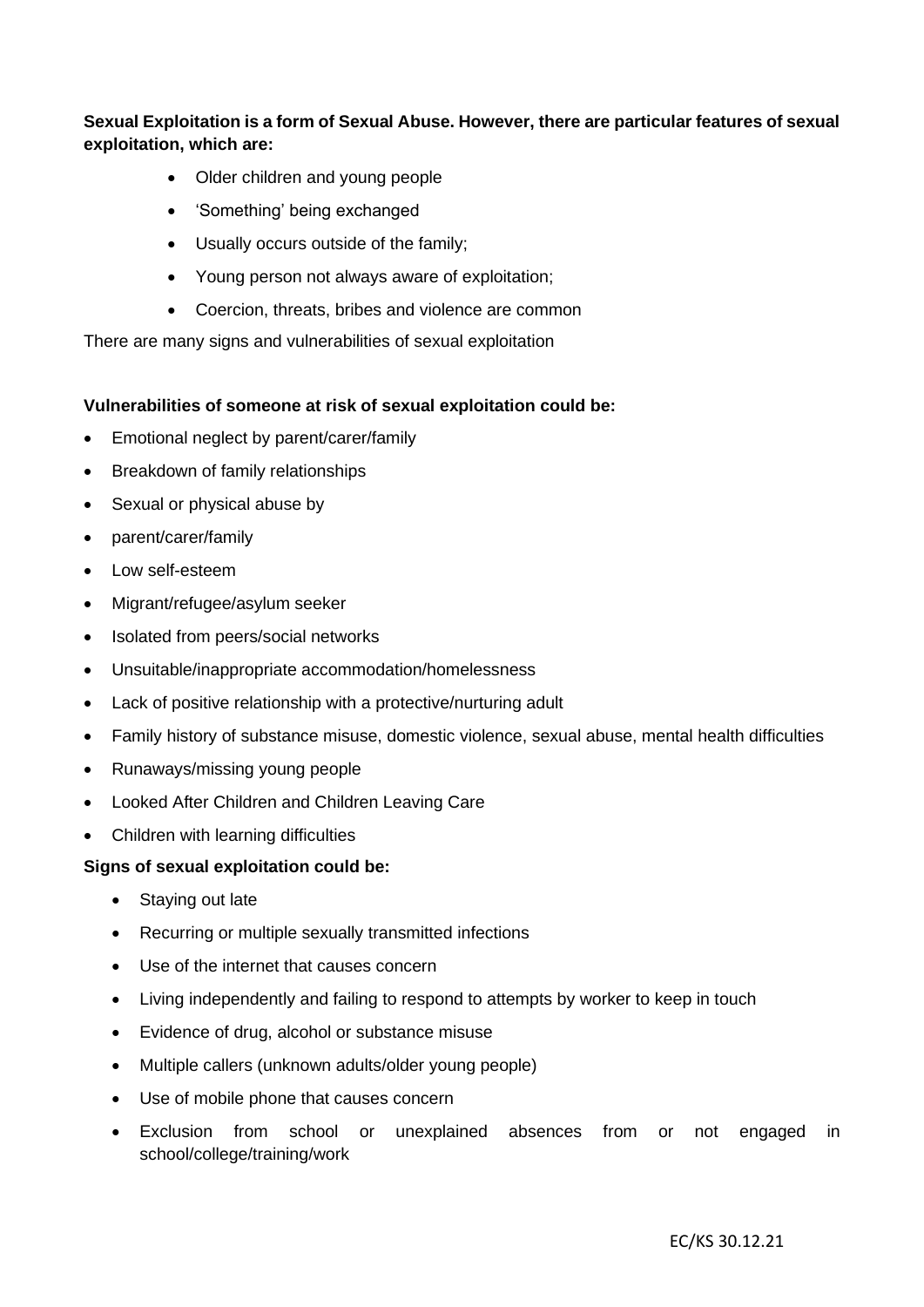- Expressions of despair (self-harm, overdose, eating disorder, challenging behaviour, aggression)
- Disclosure of sexual/physical assault (may be followed by withdrawal of allegation)
- Peers involved in sexual exploitation
- Reports from reliable sources (e.g. parents/carers, friends, other professionals in contact with child or young person)
- Multiple termination of pregnancies
- Getting in or out of vehicles driven by unknown adults
- Older 'boyfriend'/relationship with controlling adult, admission of abuse
- Physical/ abuse by controlling individual
- Physical injury without plausible explanation
- Emotional abuse by controlling individual
- Adults or older youths loitering outside the child's usual place of residence
- Periods of going missing overnight or longer/returning after having been missing, looking well cared for in spite of having no known home base
- Disclosure of exchanging sex for something (e.g. money, drugs, rent, alcohol)
- Reports from reliable sources that young person has been frequenting known high-risk areas or going to addresses of concern
- Unexplained amounts of money, expensive clothing or other items

Anderida take sexual exploitation very seriously and will do everything within their power to help keep young people safe and reduce harm. Anderida fully understand the importance and significance of recognising sexual exploitation, and the risks and dangers that vulnerabilities can consequent.

#### **This includes:**

- Ensuring Anderida procedures are in place and comply with LSCB procedures covering the sexual exploitation of children and young people.
- Providing Safeguarding Sexual Exploitation Training for all care and management staff.
- Ensuring training includes information about how to identify the signs of sexual exploitation and an understanding of how to gather evidence which can be used to bring prosecutions against abusers.
- Providing Advanced training on sexual exploitation to explore the needs of children and young people who have been or may be sexually exploited or are at risk of sexual exploitation and enhancing skills around one to one relationship and self-esteem work.
- Considering young people at risk, significant others when planning and commissioning local services.
- All young people & staff will be educated on the use of CEOP, (Child Exploitation and Online Protection)